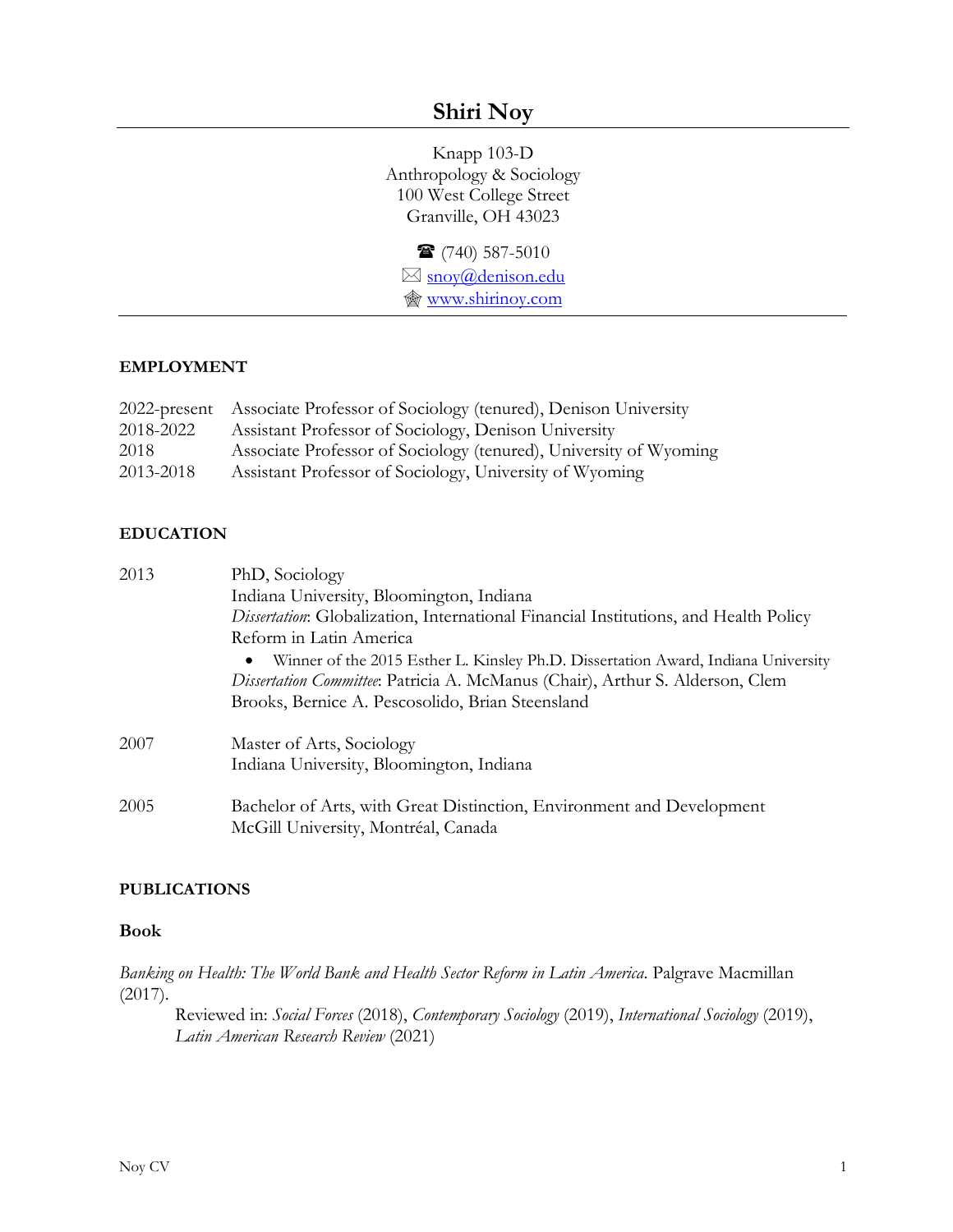## **Refereed Articles**

| 2022 | Thunström, Linda and Shiri Noy. "What we think prayers do: Americans'<br>expectations and valuation of intercessory prayer." PLoS ONE 17(3): e0265836.<br>DOI: https://doi.org/10.1371/journal.pone.0265836 [Lagon-access]                                                                                                                                      |
|------|-----------------------------------------------------------------------------------------------------------------------------------------------------------------------------------------------------------------------------------------------------------------------------------------------------------------------------------------------------------------|
|      | Noy, Shiri and Timothy L. O'Brien. "Learning Right from Wrong: A Cross-national<br>Analysis of Education, National Scientific Investment, and the Morality of Science."<br>Science, Technology, and Human Values. DOI:<br>https://doi.org/10.1177/01622439211055144                                                                                             |
| 2021 | O'Brien, Timothy L. and Shiri Noy. "Threatening Morality: Religious and Political<br>Opposition to Science in the United States." Journal for the Scientific Study of Religion<br>60(3): 628-644 DOI: http://doi.org/10.1111/jssr.12731                                                                                                                         |
|      | Noy, Shiri. "Looking out, working in: How policymakers and experts conceptualize<br>health system models in Argentina, Costa Rica, and Peru." World Development<br>139(105300): 1-10. DOI: https://doi.org/10.1016/j.worlddev.2020.105300 (lead<br>article)                                                                                                     |
|      | Noy, Shiri. "For the children? A mixed methods analysis of World Bank structural<br>adjustment loans, health projects, and infant mortality in Latin America."<br>Globalization and Health 17(6): 1-13. DOI:<br>https://link.springer.com/article/10.1186/s12992-020-00649-1 [Lad] open-access]                                                                 |
|      | Noy, Shiri and Megan Hancock. "Teaching International Development Locally:<br>Using Museum Collections to Ground Students' Learning." Teaching Sociology 49(1):<br>32-44. DOI: https://doi.org/10.1177/0092055X20966719                                                                                                                                         |
| 2020 | Jabbour, Randa and Shiri Noy. "The Promise of a Multi-Disciplinary, Mixed-<br>Methods Approach to Inform Insect Pest Management: Evidence From Wyoming<br>Alfalfa." Frontiers in Sustainable Food Systems 4, 548545: 1-14. DOI:<br>https://doi.org/10.3389/fsufs.2020.548545 [Lad] open-access]                                                                 |
|      | O'Brien, Timothy L. and Shiri Noy. "Political Identity and Confidence in Science<br>and Religion in the United States." Sociology of Religion 81(4): 439-461. DOI:<br>$\frac{\text{https://doi.org/10.1093/score1/straa024}}{$<br>Winner, Distinguished Sociology of Religion Journal Article Award from the<br>Association for the Sociology of Religion (ASR) |
|      | Noy, Shiri and Randa Jabbour. "Decision-Making in Local Context: Expertise,<br>Experience, and the Importance of Neighbours in Farmers' Insect Pest<br>Management." Sociologia Ruralis 60(1): 3-19. DOI:                                                                                                                                                        |

<https://doi.org/10.1111/soru.12267> (lead article)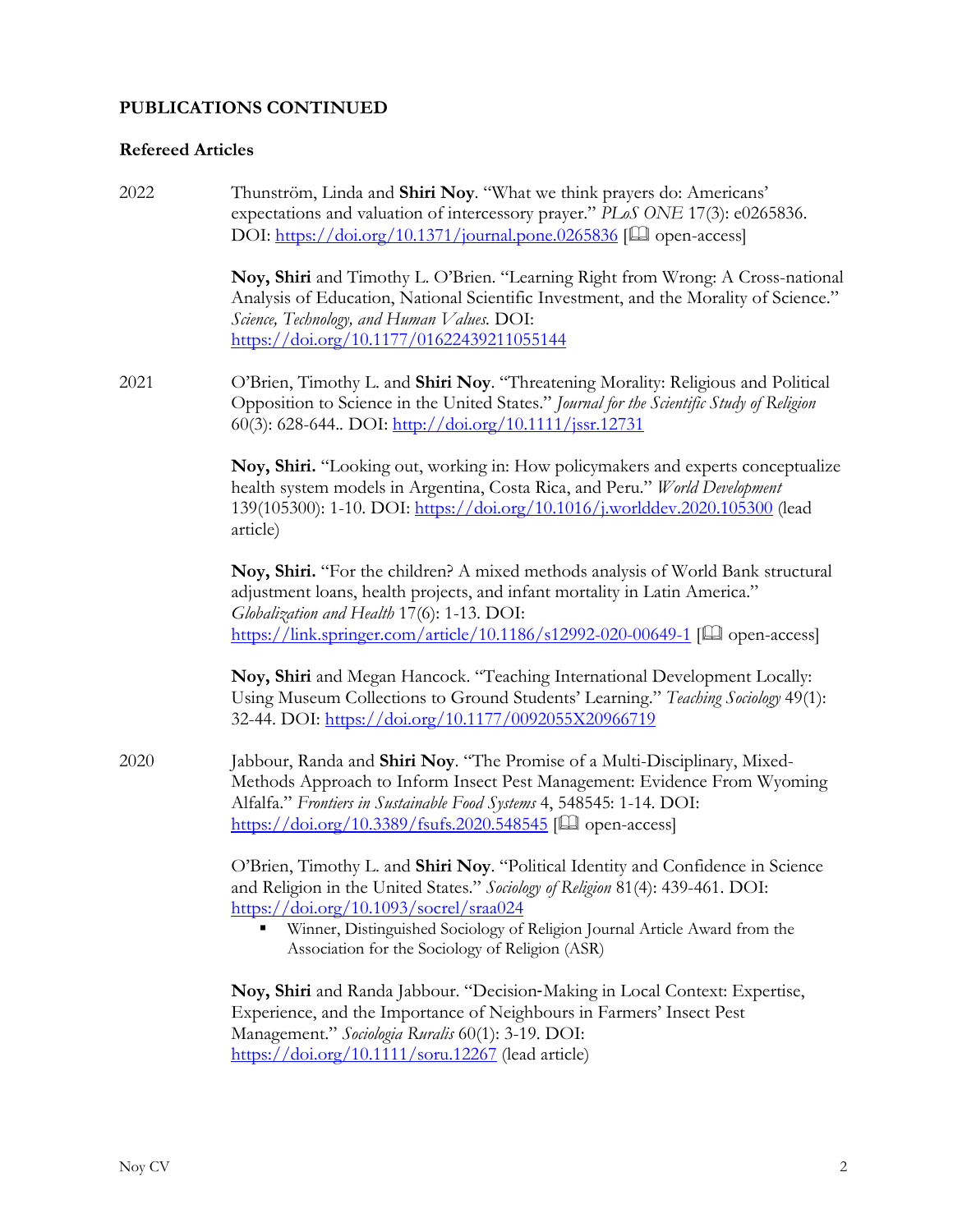## **Refereed Articles**

| 2020 | Painter, Matthew A. II, Shiri Noy, and Malcolm D. Holmes. "Skin tone and asset<br>inequality in Latin America." Journal of Ethnic and Migration Studies 46(18): 3892-<br>2919. DOI: 10.1080/1369183X.2019.1592881                                                                                                                                                                                                                                                                     |
|------|---------------------------------------------------------------------------------------------------------------------------------------------------------------------------------------------------------------------------------------------------------------------------------------------------------------------------------------------------------------------------------------------------------------------------------------------------------------------------------------|
| 2019 | Thunström, Linda and Shiri Noy. "The Value of Thoughts and Prayers."<br>Proceedings for the National Academic of Science (PNAS),<br>DOI: https://doi.org/10.1073/pnas.1908268116 [Q] open-access]<br>Media coverage includes: Washington Post, CNN, The Guardian, ABC News,<br>Revista Planeta, NPR                                                                                                                                                                                   |
|      | Noy, Shiri and Timothy L. O'Brien. "Science for Good? The effects of education<br>and national context on perceptions of science." Public Understanding of Science. DOI:<br>https://doi.org/10.1177/0963662519863575                                                                                                                                                                                                                                                                  |
| 2018 | O'Brien, Timothy L. and Shiri Noy. "Cultural Authority in Comparative Context: A<br>Multilevel Analysis of Trust in Science and Religion." Journal for the Scientific Study of<br>Religion 57(3): 495-513. DOI: https://doi.org/10.1111/jssr.12537<br>Noy, Shiri and Timothy L. O'Brien. "An Intersectional Analysis of Perspectives on<br>Science and Religion in the United States." The Sociological Quarterly 59(1): 40-61.<br>DOI: https://doi.org/10.1080/00380253.2017.1383141 |
| 2017 | Jabbour, Randa and Shiri Noy. "Wyoming Producer Priorities and Perceptions of<br>Alfalfa Insect Pests." Journal of Integrated Pest Management 8(1): 26-31. DOI:<br>$\frac{\text{https://doi.org/10.1093/jipm/pmx017}}{$ [ $\Box$ ] open-access]                                                                                                                                                                                                                                       |
|      | Noy, Shiri. "Healthy Targets? World Bank Projects and Targeted Health<br>Programmes and Policies in Peru, Argentina, and Costa Rica, 1980-2005." Oxford<br>Development Studies 46(2): 164-183. DOI:<br>https://www.tandfonline.com/doi/full/10.1080/13600818.2017.1346068                                                                                                                                                                                                             |
|      | Noy, Shiri and Randa Jabbour. "Using Egocentric Networks to Illustrate<br>Information Seeking and Sharing by Alfalfa Farmers in Wyoming." Journal of<br>Extension 55(2): 1-7. https://www.joe.org/joe/2017april/rb1.php [Qu] open-access]                                                                                                                                                                                                                                             |
| 2016 | Noy, Shiri and Jessica Sprague-Jones. "Comparative dynamics in public health<br>spending: Re-conceptualizing delta-convergence to examine how convergence occurs<br>in the OECD and Latin America." International Journal of Comparative Sociology 57(6):<br>425-448. DOI: https://journals.sagepub.com/doi/10.1177/0020715216686821                                                                                                                                                  |
|      | Noy, Shiri and Timothy L. O'Brien. "A Nation Divided: Science, Religion, and<br>Public Opinion in the United States." Socius: Sociological Research for a Dynamic World 2:<br>1-15. DOI: https://journals.sagepub.com/doi/pdf/10.1177/2378023116651876<br>$[\Box]$ open-access]                                                                                                                                                                                                       |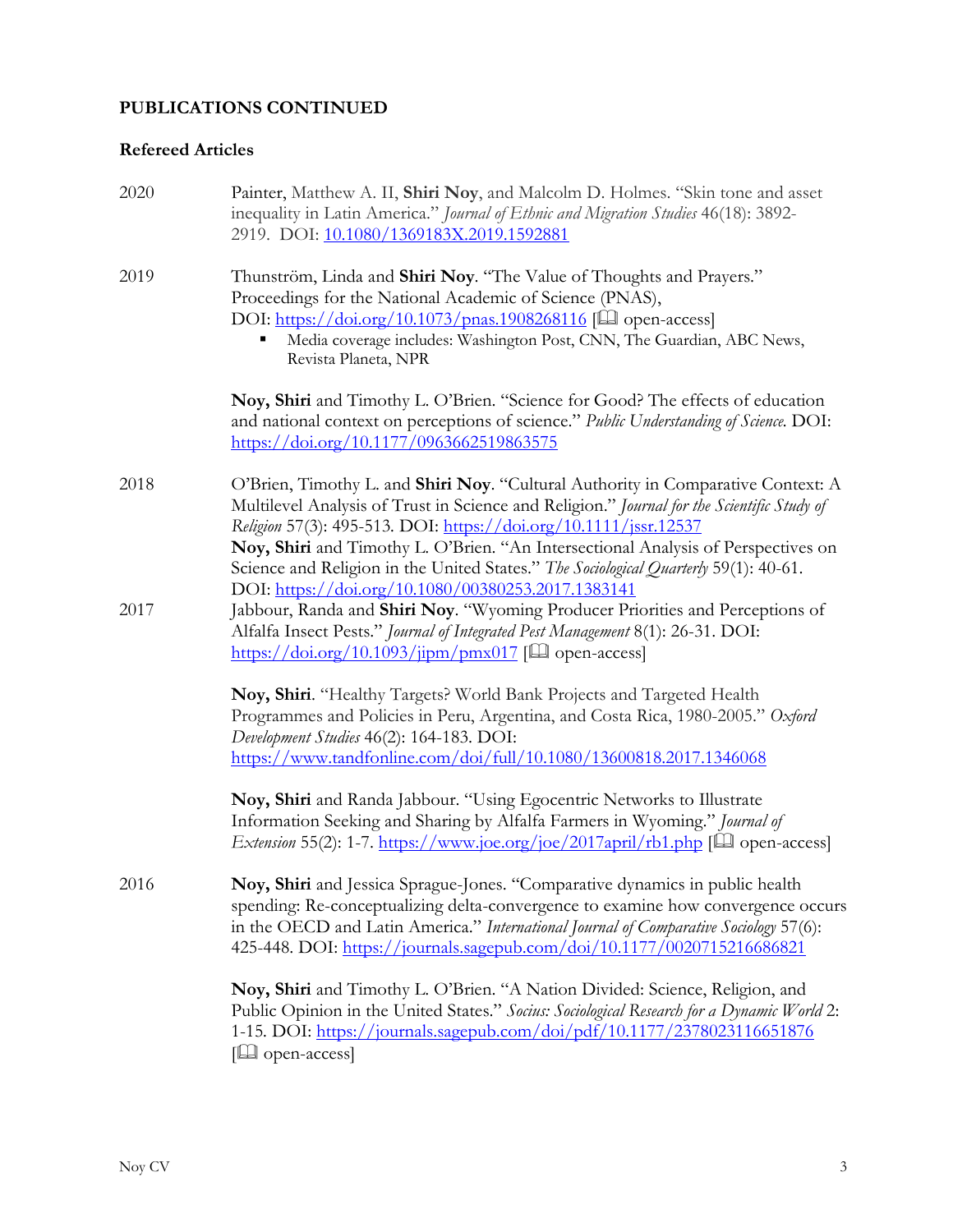### **Refereed Articles**

| 2016 | Noy, Shiri and Koen Voorend. "Social Rights or Citizenship Rights? Migrants'<br>Access to Health in Costa Rica, Argentina and Chile." Journal of International Migration<br>and Integration 17(2): 605-629. DOI:<br>https://link.springer.com/article/10.1007/s12134-015-0416-2                                                                                                                                                                   |
|------|---------------------------------------------------------------------------------------------------------------------------------------------------------------------------------------------------------------------------------------------------------------------------------------------------------------------------------------------------------------------------------------------------------------------------------------------------|
| 2015 | Noy, Shiri. "The Washington Consensus and Social Policy: World Bank Projects<br>and Health Sector Reform in Costa Rica." Latin American Policy 26(2): 182-204. DOI:<br>https://doi.org/10.1111/lamp.12082 (lead article)                                                                                                                                                                                                                          |
|      | Noy, Shiri and Kevin Doran. "Globalization and the National Determinants of<br>Ethnic Conflict." Political and Military Sociology: An Annual Review 43: 27-57.                                                                                                                                                                                                                                                                                    |
| 2015 | Noy, Shiri and Patricia A. McManus. "Modernization, Globalization, and<br>Convergence in Public Health Expenditure in Latin America and the Caribbean."<br>Sociology of Development 1(2): 321-346. (part of the double inaugural issue of the<br>journal)                                                                                                                                                                                         |
|      | O'Brien, Timothy L. and Shiri Noy. "Americans' Traditional, Modern, and Post-<br>Secular Perspectives on Science and Religion." American Sociological Review 80(1): 92-<br>115.<br>Winner of the 2013 Schuessler Award for Graduate Research, Indiana University<br>Media coverage includes: Washington Post, Christian Science Monitor, Huffington<br>Post, National Geographic, Arstechnica, Science Daily, Religion News, States<br>Chronicle. |
| 2014 | Noy, Shiri. "Secrets and the Sociological Imagination: Using PostSecret.com to<br>Illustrate Sociological Concepts." Teaching Sociology 42(3): 187-195.                                                                                                                                                                                                                                                                                           |
| 2013 | Noy, Shiri. "Las Políticas de Salud del Banco Mundial [The World Bank's Health<br>Policies]." Revista de Ciencias Sociales 142(5): 75-85.                                                                                                                                                                                                                                                                                                         |
| 2012 | Noy, Shiri and Rashawn Ray. "Graduate Students' Perceptions of Their Advisors: Is<br>There Systematic Disadvantage in Mentorship?" Journal of Higher Education 83(6): 876-<br>914.                                                                                                                                                                                                                                                                |
| 2011 | Noy, Shiri. "New Contexts, Different Patterns? A Comparative Analysis of Social<br>Spending and Government Health Expenditure in Latin America and the OECD."<br>International Journal of Comparative Sociology 52(3): 215-244.                                                                                                                                                                                                                   |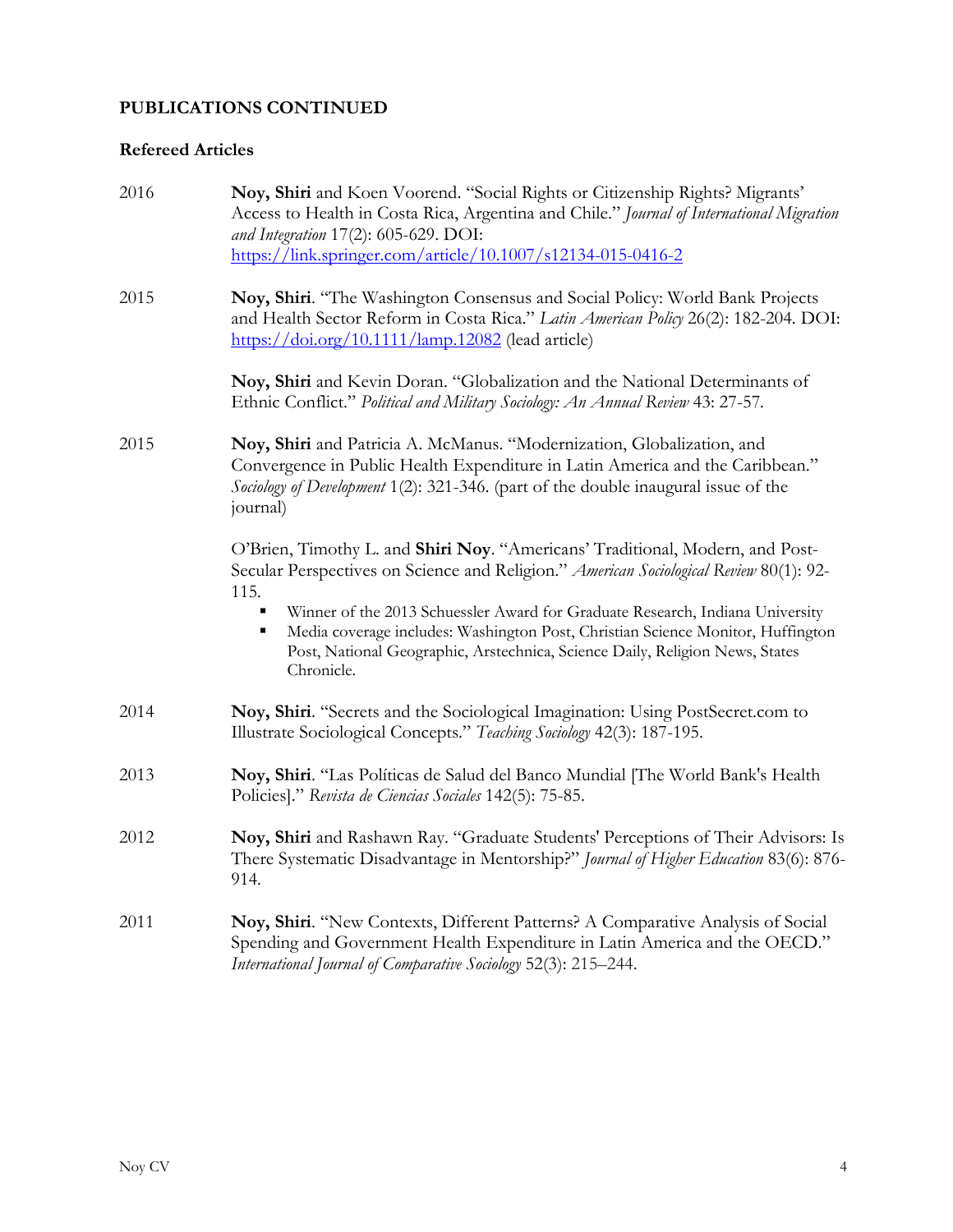#### **Other Publications**

**Noy, Shiri**. 2022. Book Review: Is Austerity Gendered? *Gender & Society* 35(5): 844-846

**Noy, Shiri**. 2021. Book Review: Is Austerity Gendered? *Gender & Society* 35(5): 844-846

Helmsing, Mark, and **Shiri Noy**. 2020. "Teaching Global Health in the Time of Covid-19: Key Concepts for Social Studies Classrooms." *Journal of International Social Studies* 10(2): 103-112. <https://www.iajiss.org/index.php/iajiss/article/view/555/0>

Noy, Shiri, Nicole Angotti, and Joseph Harris. 2020. "Development, Global Health, and COVID-19 (Sociology of Development)." American Sociological Association newsletter, *Footnotes,* special issue on COVID-19. [https://www.asanet.org/news-events/footnotes/may-jun-2020/research](https://www.asanet.org/news-events/footnotes/may-jun-2020/research-policy/development-global-health-and-covid-19-sociology-development)[policy/development-global-health-and-covid-19-sociology-development](https://www.asanet.org/news-events/footnotes/may-jun-2020/research-policy/development-global-health-and-covid-19-sociology-development)

**Noy, Shiri.** 2019. "An Emergent Sociology of Global Health and Development: An Introduction" *Sociology of Development* 5(1): 1-8.

(foreword as guest editor for a special issue of *Sociology of Development* special issue on *Global Health and Development)*

**Noy, Shiri.** 2019. Book Review: Teaching with Compassion: An Educator's Oath to Teach from the Heart. *Teaching Sociology* 47(3): 243–244.

**Noy, Shiri**. 2019. Book Review: Development after Statism: Industrial Firms and the Political Economy of South Asia. *American Journal of Sociology* 124(4): 1277–1279.

**Noy, Shiri** and Kathleen C. Oberlin. September 8, 2011. "On the Spot: Tips for Successfully Handling the Q&A." *Chronicle of Higher Education*.

Kennedy, John, Brian Powell, J. Scott Long, Kyle Dodson, Emily Meanwell, **Shiri Noy**, and Tim O'Brien. 2011. "Examining the Science and Technology Items in the General Social Survey." Report to the National Science Foundation.

**Noy, Shiri**. 2010. "Citizenship, Nationalism and Human Rights." In *Race and Ethnic Relations in the 21st Century: History, Theory, Institutions and Policy* edited by Rashawn Ray. University Readers, Social Issues Collection of Routledge, 261-268.

#### **AWARDS, GRANTS AND HONORS**

2021 Distinguished Sociology of Religion Journal Article Award from the Association for the Sociology of Religion (ASR) for "Political Identity and Confidence in Science and Religion in the United States." *Sociology of Religion* 81(4): 439-461 with Timothy L. O'Brien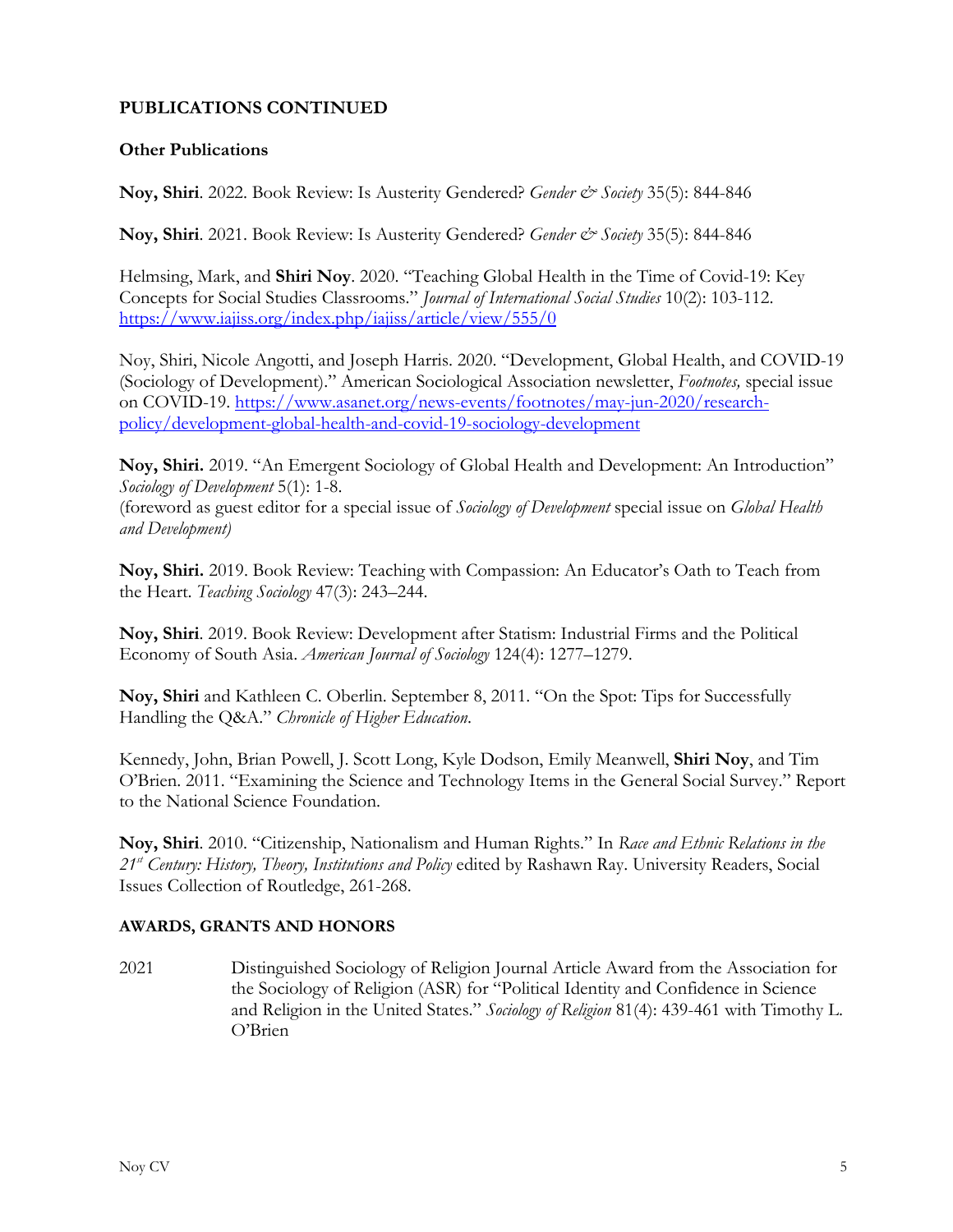# **AWARDS, GRANTS AND HONORS CONTINUED**

| 2020 | Sub-Grant Award from International Research Network for the Study of Science &<br>Belief in Society at the University of Birmingham from the Templeton Religion Trust<br>for "Kindness during COVID-19: Science, Religion, and Uncertainty." PI. (£9,200)                                                                                                             |
|------|-----------------------------------------------------------------------------------------------------------------------------------------------------------------------------------------------------------------------------------------------------------------------------------------------------------------------------------------------------------------------|
|      | Sub-Grant Award from "The Evolution of Science and Religion as Meaning-Making<br>Systems," PIs: Dominic D. P. Johnson and Michael E. Price from The Issachar<br>Foundation via the Templeton Religion Trust for "Coping with Natural Disasters<br>Caused by Climate Change: Religious Meaning-Making and Adaptation," Co-PI with<br>Linda Thunström (\$86,000)        |
|      | Sub-Grant Award from "Science and Religion: Identity and Belief Formation" at<br>Rice University, PIs: Elaine Ecklund and John Evans from The Issachar Foundation<br>via the Templeton Religion Trust for R0B025 "Religious Identities, Beliefs, and the<br>Moral Meanings of Science and Religion in the United States," Co-PI with Timothy<br>L. O'Brien (\$55,000) |
|      | Pedagogical Practice Projects (PPP) for Sociology of International Development<br>(ANSO245/LACS200 W-overlay), museum artifact analysis, Center for Learning and<br>Teaching (CfLT), Denison University (\$750)                                                                                                                                                       |
|      | Denison University Research Foundation (DURF) grant, Kindness: Religious and<br>Secular Approaches, Denison University (\$10,625)                                                                                                                                                                                                                                     |
| 2019 | Pedagogical Practice Projects (PPP) for Public Perspectives on Science and Religion<br>(ANSO345), interviews, Center for Learning and Teaching (CfLT), Denison<br>University (\$750)                                                                                                                                                                                  |
|      | University of Wyoming College of Business Research Grant, Co-PI with Linda<br>Thunstrom $(\$6,200)$                                                                                                                                                                                                                                                                   |
| 2018 | University of Wyoming College of Business Research Grant, Co-PI with Linda<br>Thunstrom $(\$6,000)$                                                                                                                                                                                                                                                                   |
|      | Pedagogical Practice Projects (PPP) for People, Culture, Society (ANSO100) social<br>issues at Denison podcast project, Center for Learning and Teaching (CfLT),<br>Denison University                                                                                                                                                                                |
| 2017 | Top Ten Teacher Award, University of Wyoming                                                                                                                                                                                                                                                                                                                          |
|      | Promoting Intellectual Engagement (PIE) Teaching Award, University of Wyoming                                                                                                                                                                                                                                                                                         |
| 2015 | Winner of the 2015 Esther L. Kinsley Ph.D. Dissertation Award, Indiana University                                                                                                                                                                                                                                                                                     |
|      | American Sociological Association (ASA) Fund for the Advancement of the<br>Discipline Award for "World Bank Discourse on Health Sector Reform, 1980-2010"<br>$(\$6,992)$                                                                                                                                                                                              |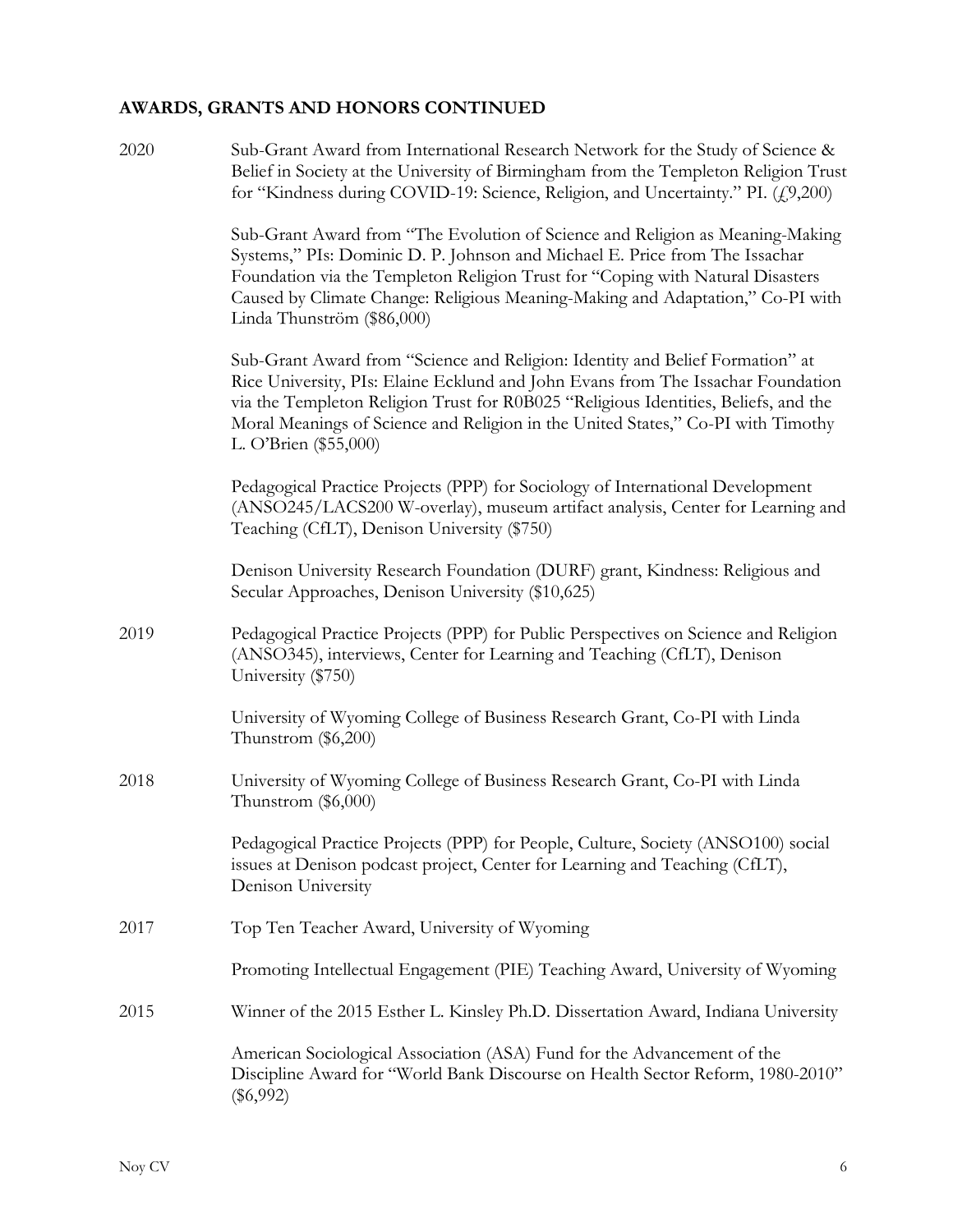## **AWARDS, GRANTS AND HONORS CONTINUED**

| 2014      | Basic Research Grant for "World Bank Health Projects, 1980-2010," University of<br>Wyoming $(\$3,000)$                                                                                                                                                                        |
|-----------|-------------------------------------------------------------------------------------------------------------------------------------------------------------------------------------------------------------------------------------------------------------------------------|
|           | Promoting Intellectual Engagement (PIE) Teaching Award, University of Wyoming                                                                                                                                                                                                 |
|           | Caitlin Long Travel Grant, College of Arts and Science, University of Wyoming<br>$(\$1,300)$                                                                                                                                                                                  |
| 2013      | Schuessler Award for Graduate Research, Indiana University                                                                                                                                                                                                                    |
|           | Best Faculty Paper Award for "The World Bank and Targeting in Health Policy in<br>Peru, Argentina, and Costa Rica." Sociology of Development Conference, Salt Lake<br>City, Utah                                                                                              |
|           | Agricultural Experiment Station Grant, Co-PI with Randa Jabbour, "Assessment of<br>alfalfa pest management challenges and strategies across Wyoming: Responding to<br>farmer priorities and engaging students in the land-grant mission." University of<br>Wyoming (\$56,079) |
| 2012-2013 | College of Arts and Sciences Dissertation Research Fellowship, Indiana University                                                                                                                                                                                             |
| 2012      | College of Arts and Sciences Graduate Student Travel Award, Indiana University.                                                                                                                                                                                               |
| 2011      | Graduate Student Exchange Fellowship to the University of Costa Rica<br>Instituto de Investigaciones Sociales, Universidad de Costa Rica                                                                                                                                      |
| 2010-2011 | National Science Foundation (NSF) Dissertation Improvement Grant, Directorate<br>for Social, Behavioral, and Economic Science. "Globalization in the Health Sector."<br>SES-1029564 (\$10,000)                                                                                |
| 2010      | Sage Pine Forge Press Teaching Innovations & Professional Development Award<br>Section on Teaching and Learning, American Sociological Association (ASA)                                                                                                                      |
|           | Graduate Student Association Outstanding Graduate Student Mentor Award<br>Department of Sociology, Indiana University                                                                                                                                                         |
| 2009-2010 | Advanced Departmental Fellowship, Department of Sociology, Indiana University                                                                                                                                                                                                 |
| 2009      | Tinker Field Research Grant for "The Welfare State and Health Sector Reform in<br>Peru." Center for Latin American and Caribbean Studies, Indiana University                                                                                                                  |
|           | Summer Pre-Dissertation Travel Grant for "The Welfare State and Health Sector<br>Reform in Peru." Office of the Vice-President of International Affairs, Indiana<br>University                                                                                                |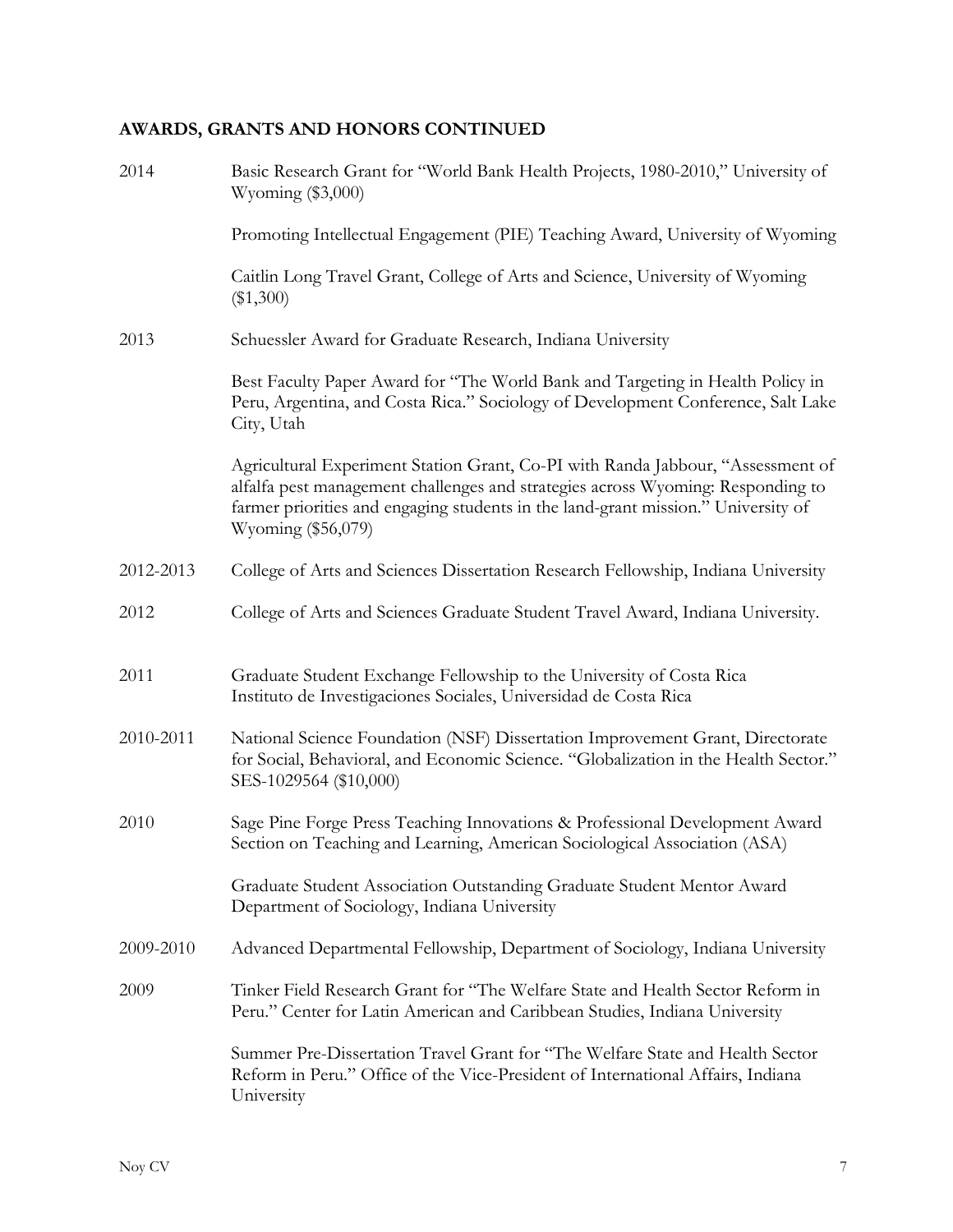## **AWARDS, GRANTS AND HONORS CONTINUED**

| 2007      | Midwest Sociological Society (MSS) Graduate Student Paper Award                            |
|-----------|--------------------------------------------------------------------------------------------|
| 2005-2013 | Women in Science Fellowship, Graduate School, Indiana University                           |
| 2005-2013 | Indiana University Tuition Fellowship, College of Arts and Sciences, Indiana<br>University |
| 2005-2007 | Summer Fellowship, Department of Sociology, Indiana University                             |
| 2004      | Tania Zouikin International Development Scholarship, McGill University                     |

### **TEACHING EXPERIENCE**

| Undergraduate<br>Senior Research Seminar (ANSO460)<br>Anthropology and Sociology, Denison University                                                  | Spring 2022                                                               |
|-------------------------------------------------------------------------------------------------------------------------------------------------------|---------------------------------------------------------------------------|
| Kindness in Unsettled Times (ANSO345)<br>Anthropology and Sociology, Denison University                                                               | <b>Fall 2021</b>                                                          |
| Sociology of International Development<br>(ANSO218/LACS200)<br>Anthropology and Sociology/Latin American and Caribbean<br>Studies, Denison University | Fall 2019, Spring 2020, Fall 2021<br>(writing overlay)                    |
| Public Perspectives on Science and Religion (ANSO318)<br>Anthropology and Sociology, Denison University                                               | Fall 2019, Spring 2020                                                    |
| Survey Research Methods (ANSO351)<br>Anthropology and Sociology, Denison University                                                                   | Spring 2019, Fall 2019, Fall 2020, Fall<br>2021, Spring 2022              |
| People, Culture, Society (ANSO100)<br>Anthropology and Sociology, Denison University                                                                  | Fall 2018, Spring 2019, Fall 2020                                         |
| Sociological Principles (SOC1000)<br>Sociology, University of Wyoming                                                                                 | Fall 2013, Spring 2014, Fall 2014,<br>Spring 2015, Fall 2016, Spring 2018 |
| International Development (SOC/INST4110)<br>Sociology/Global and Area Studies, University of Wyoming                                                  | Fall 2014, Spring 2017                                                    |
| Global Political Economy (SOC/INST4370)<br>Sociology/Global and Area Studies, University of Wyoming                                                   | Spring 2014, Spring 2015,<br>Summer 2015, Summer 2016                     |
| Israeli Social and Political Institutions (SOC4900, HP4152)<br>Sociology/Honors, University of Wyoming                                                | Study Abroad J-Term 2017, 2018                                            |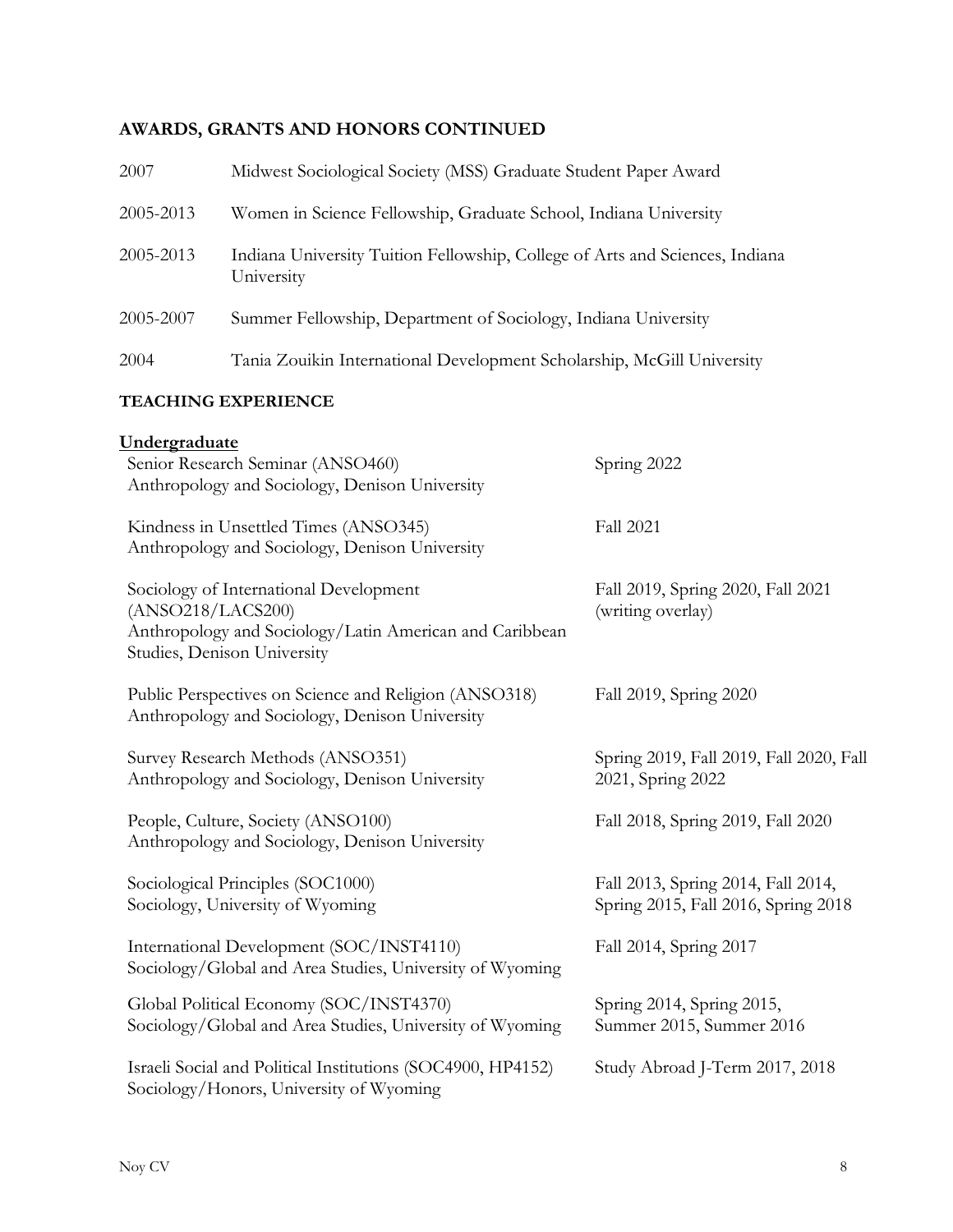# **TEACHING EXPERIENCE CONTINUED**

| Undergraduate<br>Political Sociology (SOC3880)<br>Sociology, University of Wyoming                                                                                                                                                                                                         | Spring 2018                            |
|--------------------------------------------------------------------------------------------------------------------------------------------------------------------------------------------------------------------------------------------------------------------------------------------|----------------------------------------|
| Medical Sociology (S201A)<br>Sociology, DePauw University                                                                                                                                                                                                                                  | Spring 2010                            |
| Medicine in America (S101)<br>Sociology, Indiana University                                                                                                                                                                                                                                | Summer 2010                            |
| An Introduction to Statistical Concepts and Reasoning (L316)<br>Liberal Arts and Management Program, Indiana University                                                                                                                                                                    | Fall 2010, Spring 2011, Spring 2012    |
| Introduction to Sociology (S100)<br>Sociology, Indiana University                                                                                                                                                                                                                          | Fall 2007, Summer 2007,<br>Summer 2012 |
| Human Rights and Social Movements (I204)<br>International Studies, Indiana University                                                                                                                                                                                                      | Summer 2007                            |
| <b>Graduate and Professional</b><br>Mixed Methods Research: Combining Quantitative and<br>Qualitative Data and Strategies, Interuniversity Consortium for<br>Political and Social Research (ICPSR) Summer Program in<br>Quantitative Methods of Social Research, University of<br>Michigan | Summer 2019, 2020, 2021, 2022          |
| Introduction to Mixed Methods Research, Interuniversity<br>Consortium for Political and Social Research (ICPSR) Summer<br>Program in Quantitative Methods of Social Research,<br>University of North Carolina, Chapel Hill                                                                 | Summer 2019, 2020, 2021, 2022          |
| Advanced Social Research Methods (SOC5100)<br>Sociology, University of Wyoming                                                                                                                                                                                                             | Fall 2013, 2015, 2017                  |
| Sociology of Development (SOC5250)<br>Sociology, University of Wyoming                                                                                                                                                                                                                     | <b>Fall 2016</b>                       |
| Social Research Practicum (S566, Associate Instructor)<br>Sociology, Indiana University                                                                                                                                                                                                    | Spring 2008, Fall 2009, Spring 2010    |
| Topics in Applied Statistics - Network Analysis (Lab<br>Instructor)<br>Statistics Indiana University                                                                                                                                                                                       | <b>Fall 2008</b>                       |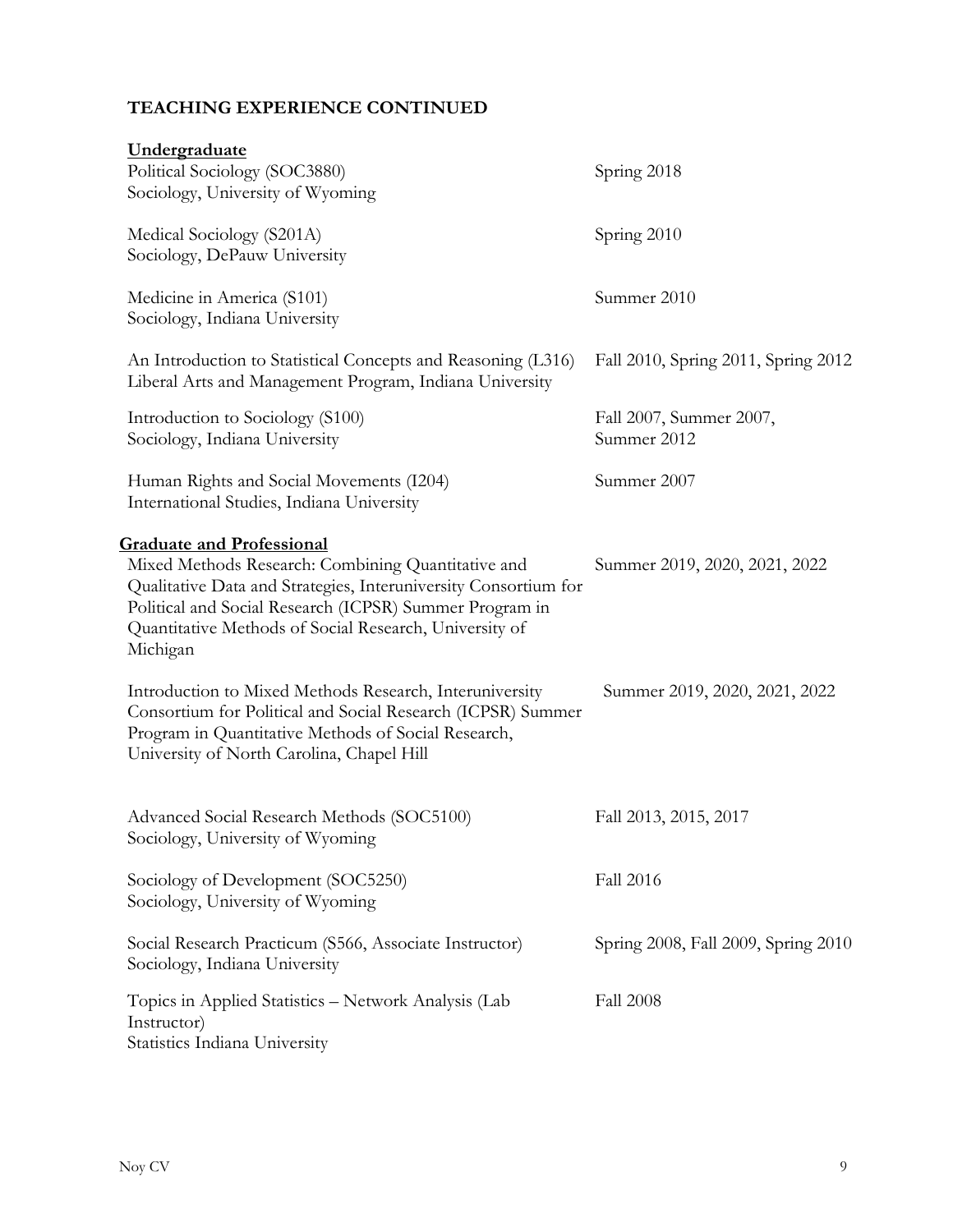### **TEACHING EXPERIENCE CONTINUED**

### **Graduate and Professional**

Network Analysis (Lab Instructor), Interuniversity Consortium Summer 2012, 2015, 2016 for Political and Social Research (ICPSR) Summer Program in Quantitative Methods of Social Research, University of Michigan

Network Analysis: A Second Course (Lab Instructor), Interuniversity Consortium for Political and Social Research (ICPSR) Summer Program in Quantitative Methods of Social Research, University of Michigan Summer 2009

## **CONFERENCE PRESENTATIONS & RESEARCH TALKS**

\*invited talks

- 2022 \*"Coping with Natural Disasters Caused by Climate Change: Religious Meaning-Making and Adaptation" (with Linda Thunström), Edinburgh, Scotland, The Evolution of Science and Religion as Meaning-Making Systems Grantee Meeting
- 2021 \*Panel on Care. Global Health Lecture Series. Students for Global Health, Cambridge University. \*"An Introduction to Mixed Methods for Social Scientists," Indiana University, Bloomington Workshop in Methods \*"Kindness During COVID-19" Upper Arlington Senior Center's Current Events Discussion Group, virtual (due to COVID-19).
- 2020 \*"The Value of Thoughts and Prayers." Blowing Off S.T.E.A.M Community Discussion Series, Granville Public Library, Ohio and Tuesday Lunch Series, Denison University, virtual (due to COVID-19). "For the Children? A Mixed Methods Analysis of World Bank Structural Adjustment Loans, Health Projects, and Infant Mortality in Latin America." International Sociological Association RC-19, Research Committee on Poverty, Social Welfare, and Social Policy Annual Meeting, National Taiwan University, hybrid (due to COVID-19).
- 2020 \*"Religious Identities, Beliefs, and the Moral Meanings of Science and Religion in the United States," with Timothy L. O'Brien. Sociology of Science and Religion "Meet the Grantees" Conference, virtual (due to COVID-19).
- 2019 "Infant Mortality and World Bank Projects." American Sociological Association Meeting. New York, New York. "The Value of Thoughts and Prayers" (with Linda Thunström). American Sociological Association Meeting. New York, New York, and Economic Science Association. Vancouver, Canada. "Science for Good?" (with Timothy L. O'Brien). American Sociological Association Meeting. New York, New York. \*"Science as a Threat to Morality?" (with Timothy L. O'Brien). Science and Belief in Society Conference. Birmingham, UK.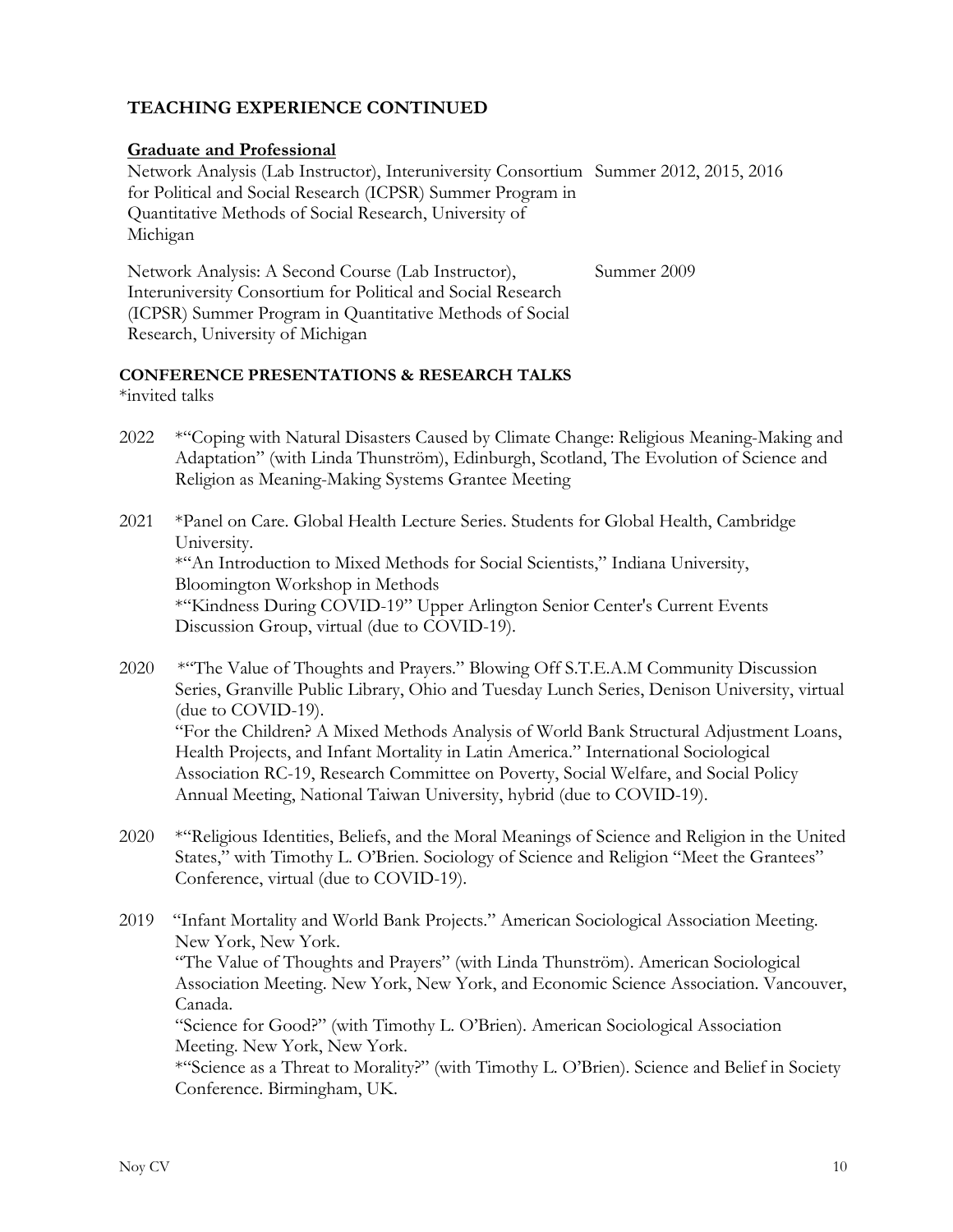### **CONFERENCE PRESENTATIONS & RESEARCH TALKS CONTINUED**

- 2019 "For the Children? A Mixed-Methods Analysis of World Bank Structural Adjustment Projects, Health Investment Loans, and Infant Mortality in Latin America." Tuesday Lunch Series. Denison University.
- 2018 \* "Banking on Health: The World Bank and Health Sector Reform"
	- \* University of Illinois, Urbana Champaign

\* University of Utah

\* University of Nebraska, Lincoln

"World Bank Projects and Infant Mortality in Latin America", Sociology of Development conference: Obstacles to Development. University of Illinois, Urbana Champaign. Urbana, Illinois.

2017 \* "Neoliberalism and Global Governance in Health" Michigan State University. \* "Global Governance in Health, Sociological Perspectives." Pardee Center for Global Studies, Boston University.

"Targeting, Universalism, and Health Policy in Latin America." American Sociological Association Meeting. Montreal, Canada.

\* "Gender and Race, Reason and Faith: An Intersectional Analysis of Public Perspectives on Science and Religion in the United States." New Perspectives on Science and Religion in Society Conference. Manchester, UK.

- 2016 "Health Models and Imaginaries in the Developing World." Social Science History Association Meeting. Chicago, Illinois. "How Policymakers Think about Health: Politics, Culture, and Outcomes." Annual Sociology of Development Conference: Development in Question. Cornell University, Ithaca, NY. Comparative Health Systems: Models and Outcomes." American Sociological Association Annual Meeting. Seattle, WA. \*"Comparative Health Systems and Development," Invited Lecture at the University of
- 2015 "Ideational Approaches to Policy Reform in Argentina, Costa Rica, and Peru." Social Science History Association Annual Meeting. Baltimore, MD. "Health Systems Models in Argentina, Costa Rica, and Peru." Sociology of Development Conference: Transformative Possibilities in the Global South. Providence, RI.

Edinburgh, Global Public Health Unit. Edinburgh, Scotland*.*

2014 "The World Bank and Targeting in Health Policy in Peru, Argentina, and Costa Rica." Social Science History Association (SSHA) Annual Meeting. Toronto, Canada. "Quantifying the social dimension of agriculture: Integrating farmer perspectives into entomology research and education." (with Randa Jabbour and Eric Gallandt). Entomological Society of America (ESA) Annual Meeting. Portland, Oregon. "Traditional, Modern, and Post-Secular Perspectives on Science and Religion and Public Opinion in the United States." (with Timothy L. O'Brien). Sociology of Religion Roundtables. Annual Meetings of the American Sociological Association (ASA). San Francisco, California.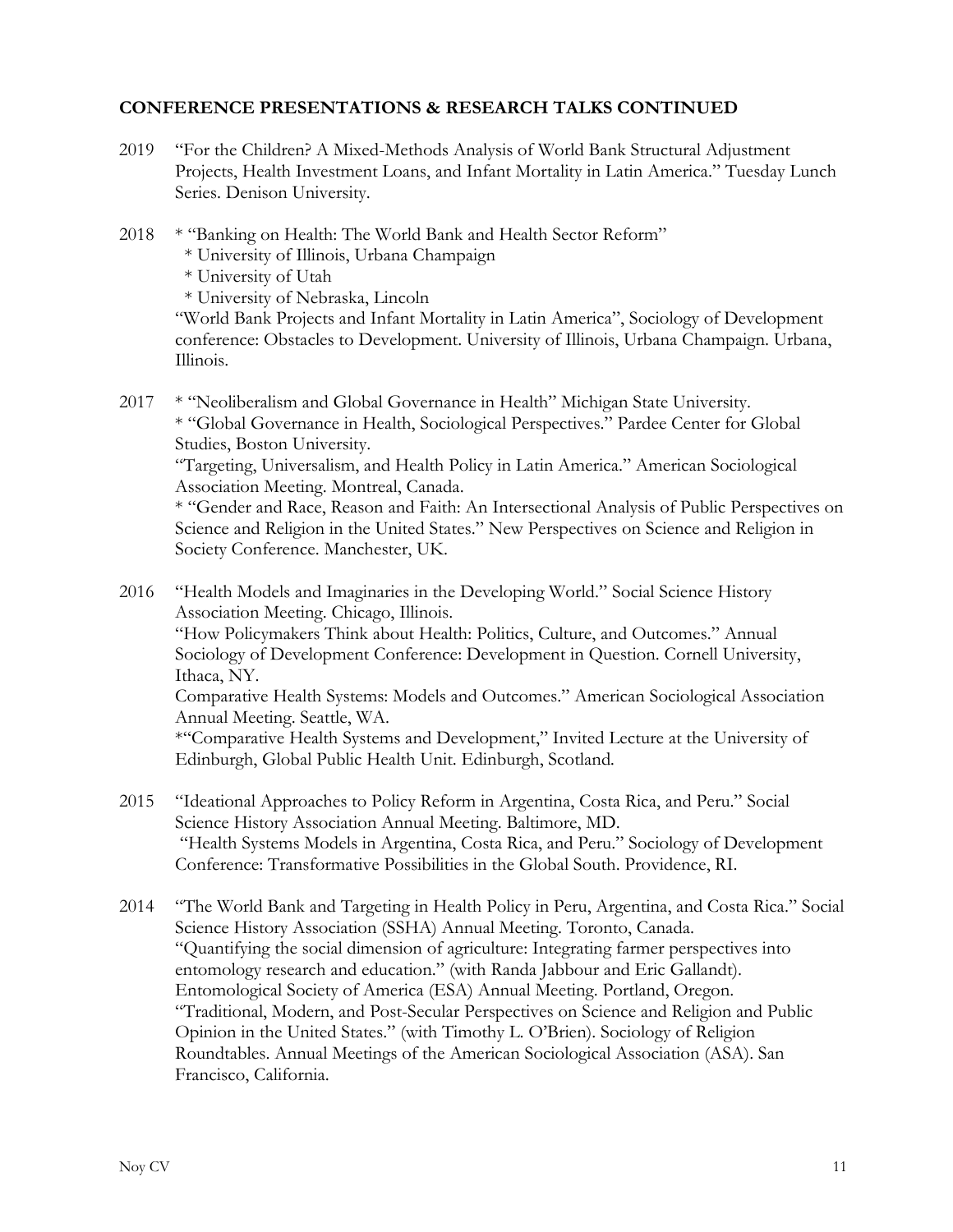### **CONFERENCE PRESENTATIONS & RESEARCH TALKS CONTINUED**

- 2014 "Globalization, International Financial Institutions and the National Determinants of Health Expenditure in Latin America and the Caribbean." Sociology of Development Roundtables. Annual Meetings of the American Sociological Association (ASA). San Francisco, California.
- 2013 "The World Bank and Targeting in Health Policy in Peru, Argentina, and Costa Rica." Sociology of Development Conference: The Future of Development. Salt Lake City, Utah. "The World Bank and Targeting in Health Policy in Peru, Argentina, and Costa Rica." Sociology and Comparative Historical Sociology Mini-Conference: Capitalism, the Politics of Inequality, & Historical Change. New York, New York "Science, Religion, and Public Opinion in the United States." (with Timothy L. O'Brien). Political Sociology Roundtables. Annual Meetings of the American Sociological Association (ASA). New York, New York. "Systematic Disadvantage in Mentorship: Graduate Students' Perceptions of Advisors" (with Rashawn Ray). Education and Human Resources Session Overcoming Dualisms and Promoting Minority Inclusion in Science Networks and Pipelines. Annual Meetings of the American Association for the Advancement of Science (AAAS). Boston, Massachusetts.
- 2012 "Globalization, Cosmopolitanism and Imagined Communities: A Multilevel Analysis of National and Global Identities in 72 Countries." Political Sociology Session Beyond the Nation-State: Cosmopolitanism as a Real Utopia. Annual Meetings of the American Sociological Association (ASA). Denver, Colorado. "Conflict, Power, and Agency in Studies of Policy Diffusion" (with Joseph A. Harris) Economic Sociology Session on Movement of Knowledge across Borders. Annual Meetings of the American Sociological Association (ASA). Denver, Colorado. "Assessing the Relationship between Religion and Science within the American Public" (with Timothy L. O'Brien). Political Sociology Roundtables. Annual Meetings of the American Sociological Association (ASA). Denver, Colorado. "Neoliberal pressures and health sector reform in Argentina, Costa Rica and Peru." International Sociological Association's Research Committee on Poverty, Social Welfare and Social Policy (RC19) Session on Transnational Actors and Processes in Social Policy: Latin America and Beyond. Buenos Aires, Argentina.
- 2011 "¿Más Mercado, Menos Estado? Reformas de los Sectores de Salud de Argentina, Costa Rica y Perú." Invited Talk at the Institute for Social Investigation, University of Costa Rica (UCR). San Pedro, Costa Rica.
- 2010 "Revisiting Macro Theories of Development: Examining the Effect of National Context on Ethnic Conflict, 1985-1999" (with Kevin Doran). Peace, War, and Social Conflict Section Session. Annual Meetings of the American Sociological Association (ASA). Atlanta, Georgia. "Master Statuses and Context: Is there Systematic Disadvantage in Gendered, Raced and Disciplinary Perceptions of Graduate School Advisors" (with Rashawn Ray). Sociology of Education Roundtable. Annual Meetings of the American Sociological Association (ASA). Atlanta, Georgia.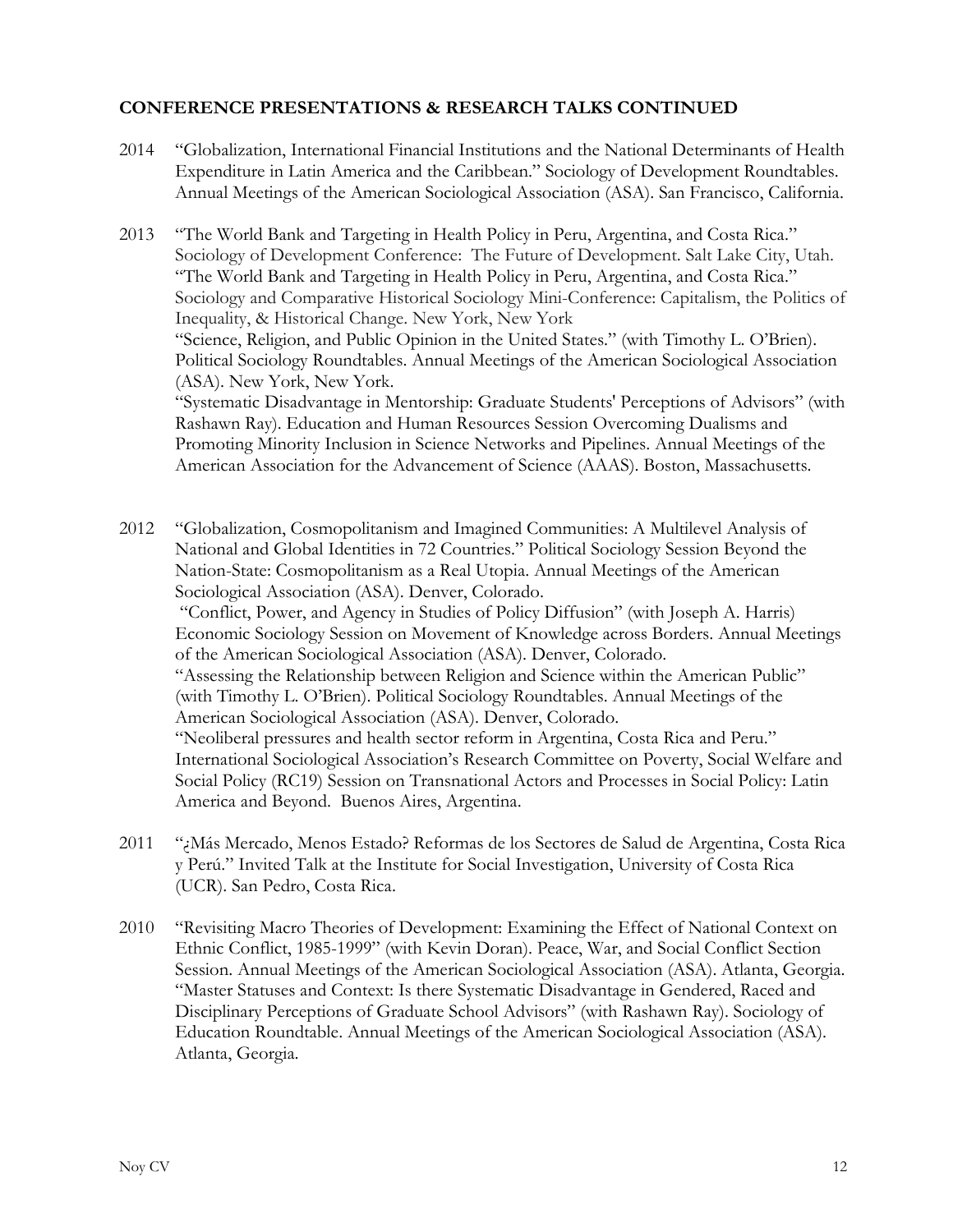### **CONFERENCE PRESENTATIONS & RESEARCH TALKS CONTINUED**

| 2010           | "No somos optimistos, somos Peruanos': Globalization and the Politics of Health Sector<br>Reform in Peru." North Central Sociological Association (NCSA) and Mid-West<br>Sociological Society (MSS) Joint Meeting. Chicago, Illinois.                                                                                                                                                                                                                                                                                                                                                                                                                                                                                                                                                                                                                                                                                                                                                                |  |
|----------------|------------------------------------------------------------------------------------------------------------------------------------------------------------------------------------------------------------------------------------------------------------------------------------------------------------------------------------------------------------------------------------------------------------------------------------------------------------------------------------------------------------------------------------------------------------------------------------------------------------------------------------------------------------------------------------------------------------------------------------------------------------------------------------------------------------------------------------------------------------------------------------------------------------------------------------------------------------------------------------------------------|--|
| 2009           | "Mentors and Advisors: The Truth Behind How Graduate Students Really Categorize Their<br>Professors' Skills" (with Rashawn Ray). International Society for the Scholarship of Teaching<br>and Learning (ISSOTL) Meeting. Bloomington, Indiana.<br>"Exploring Imagined Communities: A Multilevel Analysis of the Cross-National<br>Determinants of Macro-Identity." Political Sociology Roundtable. Annual Meetings of the<br>American Sociological Association (ASA). San Francisco, California.<br>"The Welfare State and Health Spending: A Comparative Analysis of Social Spending and<br>Public Health Expenditure in Latin America and the OECD." International Sociological<br>Association's Research Committee on Poverty, Social Welfare and Social Policy (RC19)<br>Meeting. Montreal, Canada.<br>"Protest, Rebellion and Development: A Cross National Analysis of Ethnic Minorities"<br>(with Kevin Doran). North Central Sociological Association (NCSA) Meeting. Dearborn,<br>Michigan. |  |
| <b>SERVICE</b> |                                                                                                                                                                                                                                                                                                                                                                                                                                                                                                                                                                                                                                                                                                                                                                                                                                                                                                                                                                                                      |  |
| 2022-          | Editorial Board, Teaching Sociology                                                                                                                                                                                                                                                                                                                                                                                                                                                                                                                                                                                                                                                                                                                                                                                                                                                                                                                                                                  |  |
| 2022           | Book Award Committee, committee chair, American Sociological Association (ASA)<br>Section on Sociology of Development                                                                                                                                                                                                                                                                                                                                                                                                                                                                                                                                                                                                                                                                                                                                                                                                                                                                                |  |
| $2021 -$       | Associate Editor, Global Social Challenges                                                                                                                                                                                                                                                                                                                                                                                                                                                                                                                                                                                                                                                                                                                                                                                                                                                                                                                                                           |  |
|                | Center for Learning and Teaching (CfLT) e-advisory and interim advisory board,<br>Denison University                                                                                                                                                                                                                                                                                                                                                                                                                                                                                                                                                                                                                                                                                                                                                                                                                                                                                                 |  |
|                | Graduate Student Mentor, Sociologists for Women in Society (SWS)                                                                                                                                                                                                                                                                                                                                                                                                                                                                                                                                                                                                                                                                                                                                                                                                                                                                                                                                     |  |
| 2021           | Graduate Student Paper Award Committee, committee chair, American Sociological<br>Association (ASA) Section on Sociology of Development                                                                                                                                                                                                                                                                                                                                                                                                                                                                                                                                                                                                                                                                                                                                                                                                                                                              |  |
|                | Hacker-Mullins Graduate Student Paper Award Committee, committee member,<br>American Sociological Association (ASA) Section on Science, Knowledge and<br>Technology                                                                                                                                                                                                                                                                                                                                                                                                                                                                                                                                                                                                                                                                                                                                                                                                                                  |  |
| 2020-          | Sociology of Development Section, Council Member, American Sociological<br>Association (ASA)                                                                                                                                                                                                                                                                                                                                                                                                                                                                                                                                                                                                                                                                                                                                                                                                                                                                                                         |  |

General Education Competency Committee, Social Science Representative, Denison University

Committee on Honorary Degrees, Social Science Representative, Denison University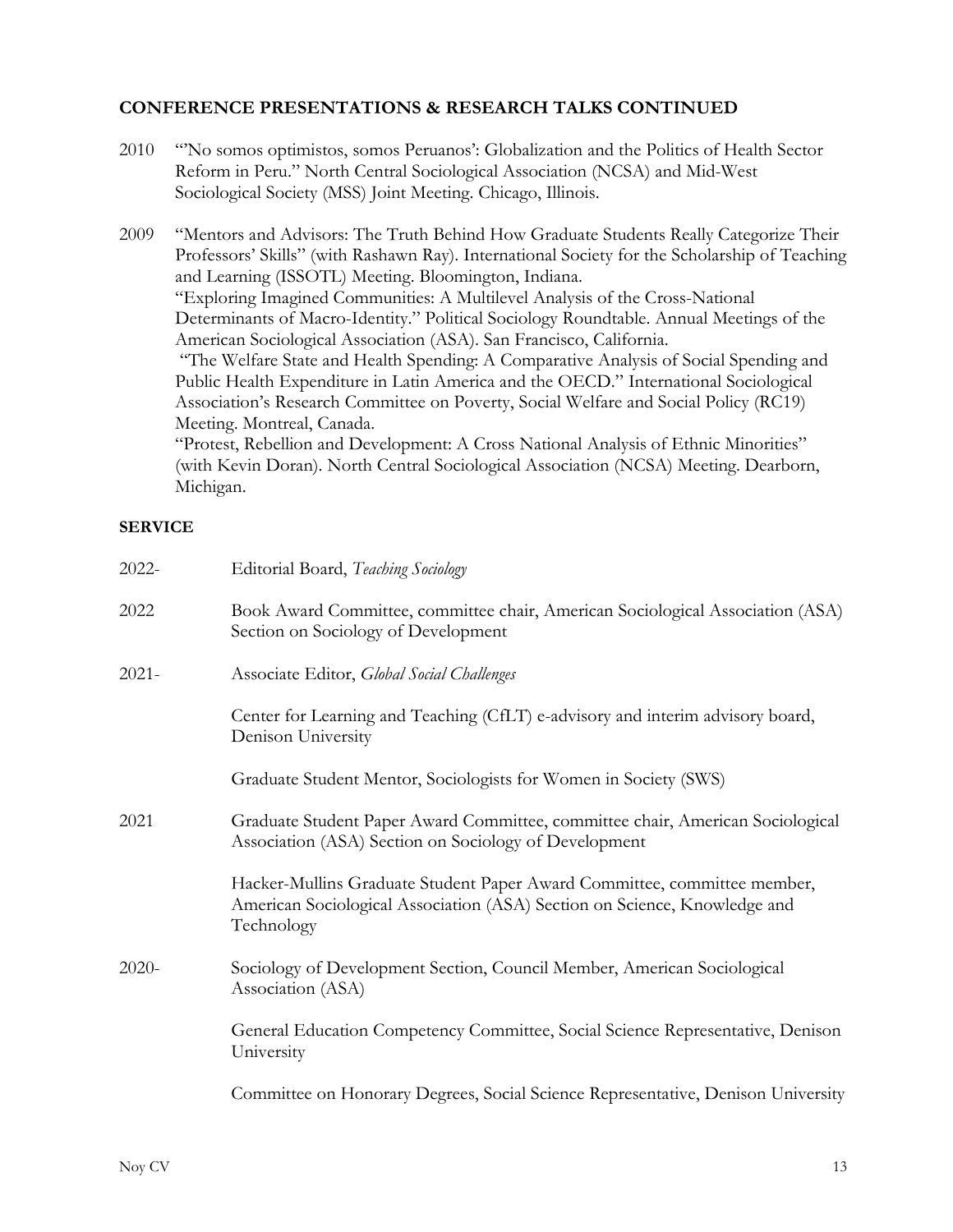## **SERVICE CONTINUED**

| 2020-     | June Orientation (June-O) faculty advisor for incoming first year students, Denison<br>University                                                          |
|-----------|------------------------------------------------------------------------------------------------------------------------------------------------------------|
|           | Advisory committee, Environmental Studies, Denison University                                                                                              |
|           | Editorial Board Member, Journal of Economics, Management, and Religion (World<br>Scientific)                                                               |
| 2019-     | Student Research Grants Committee (SRGC), Social Science Representative,<br>Denison University                                                             |
|           | Advisory committee, Global Commerce, Denison University                                                                                                    |
| 2018-2020 | Health, Science, and Technology (HST) Section co-chair, Latin American Studies<br>Association (LASA),                                                      |
|           | Advisory committee, Latin American and Caribbean Studies concentration<br>Denison University                                                               |
| $2015 -$  | Co-founder and co-director, Global Health and Development sub-section of the<br>American Sociological Association's (ASA) Sociology of Development section |
|           | Editorial Board Member, Sociology of Development (UC Press)                                                                                                |
| 2015-2020 | Network Representative, States and Society network, Social Science History<br>Association (SSHA)                                                           |
| 2017-2018 | Director of Graduate Studies, Sociology, University of Wyoming                                                                                             |
| 2017-2018 | University of Wyoming Representative to Interuniversity Consortium for Political<br>and Social Research (ICPSR)                                            |
| 2016-2018 | Student Interaction Committee Member, University of Wyoming                                                                                                |
| 2015-2018 | Advisory board member, Wyoming Survey and Analysis Center (WYSAC)                                                                                          |
| 2014-2018 | Alternate Department of Sociology Senator, Faculty Senate, University of Wyoming                                                                           |
| 2013-2018 | Graduate Studies Committee, Member<br>Graduate Curriculum Committee, Chair<br>Department of Sociology, University of Wyoming                               |
| 2006-2013 | Graduate Student Mentor. Department of Sociology, Indiana University                                                                                       |
| 2012      | Committee Member, Mentor Awards Committee, Department of Sociology, Indiana<br>University                                                                  |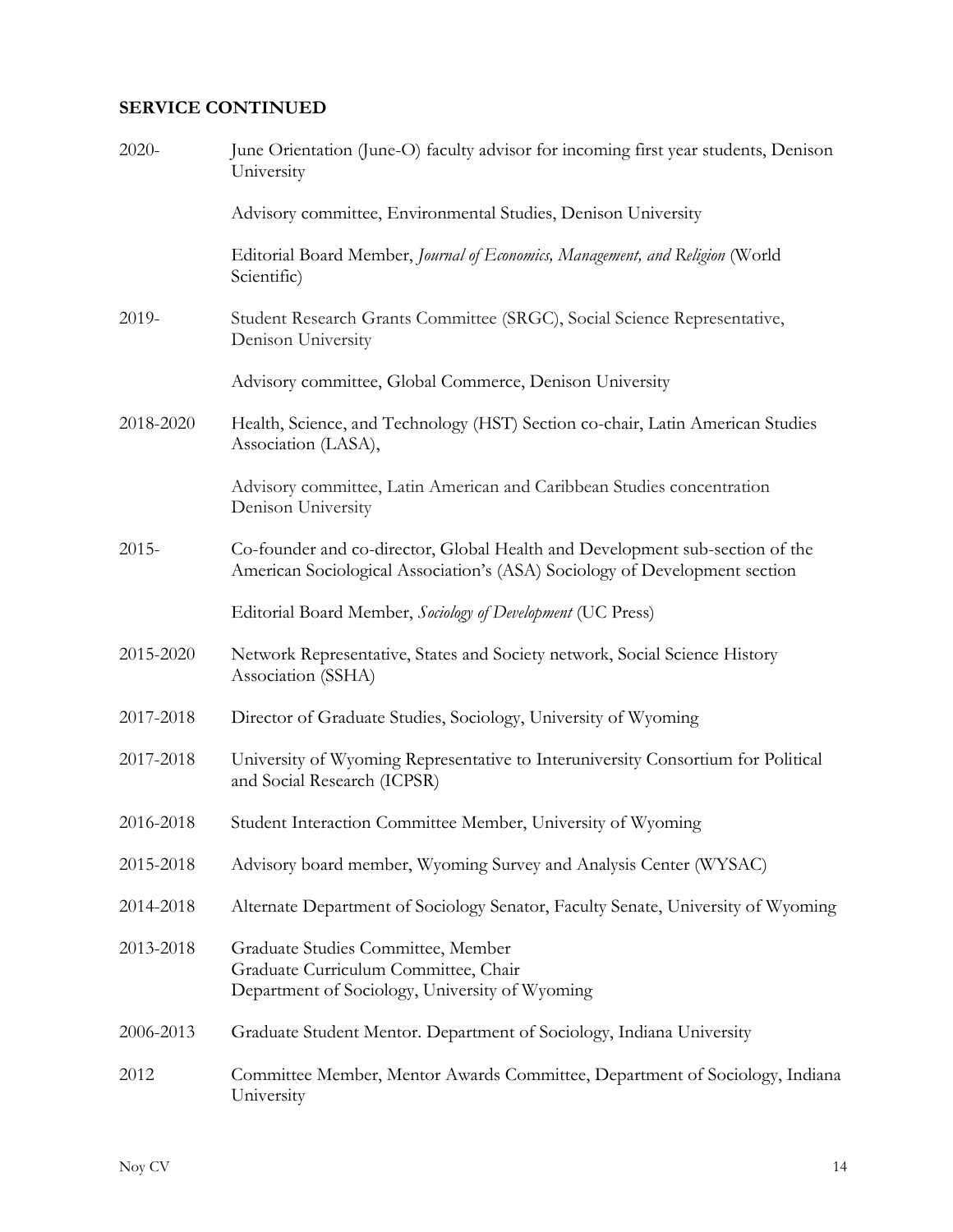## **SERVICE CONTINUED**

| Ongoing   | Occasional Reviewer for:                                                     |
|-----------|------------------------------------------------------------------------------|
|           | Acta Sociologica<br>Agriculture and Human Values                             |
|           | American Journal of Sociology                                                |
|           | American Sociological Review                                                 |
|           |                                                                              |
|           | <b>British Medical Journal</b>                                               |
|           | City & Community                                                             |
|           | <b>Global Social Policy</b>                                                  |
|           | International Journal of Comparative Sociology                               |
|           | Journal of Economics, Management, and Religion                               |
|           | Journal of Engineering Education                                             |
|           | Journal of Health and Social Behavior                                        |
|           | Journal of Latin American Studies                                            |
|           | Journal of World-Systems Research                                            |
|           | Journal for the Scientific Study of Religion                                 |
|           | Latin American Policy                                                        |
|           | Migraciones                                                                  |
|           | <b>Public Understanding of Science</b><br>Social Currents                    |
|           | Social Forces                                                                |
|           | Social Science and Medicine                                                  |
|           |                                                                              |
|           | Social Science Quarterly                                                     |
|           | Sociology of Development                                                     |
|           | Sociology of Religion                                                        |
|           | Sociological Forum                                                           |
|           | Sociological Quarterly                                                       |
|           | <b>Studies in Comparative International Development</b>                      |
|           | <b>Teaching Sociology</b>                                                    |
|           | World Development                                                            |
|           | Zygon: Journal of Religion and Science                                       |
| 2012      | Committee Member, Mentor Awards Committee                                    |
|           | Department of Sociology, Indiana University                                  |
|           |                                                                              |
| 2009-2011 | Student Representative, Executive Committee                                  |
|           | Department of Sociology, Indiana University                                  |
|           |                                                                              |
| 2008-2009 | Student Newsletter Editor                                                    |
|           | American Sociological Association (ASA) Section on Medical Sociology         |
|           |                                                                              |
| 2006-2007 | Student Representative, Ad-Hoc Committee on Mentoring and Professional       |
|           | Development American Sociological Association (ASA) Section on Aging and the |
|           | Life Course                                                                  |
|           |                                                                              |
| 2006      | Co-Director, Inaugural Public Sociology Colloquium Planning Committee        |
|           | Department of Sociology, Indiana University                                  |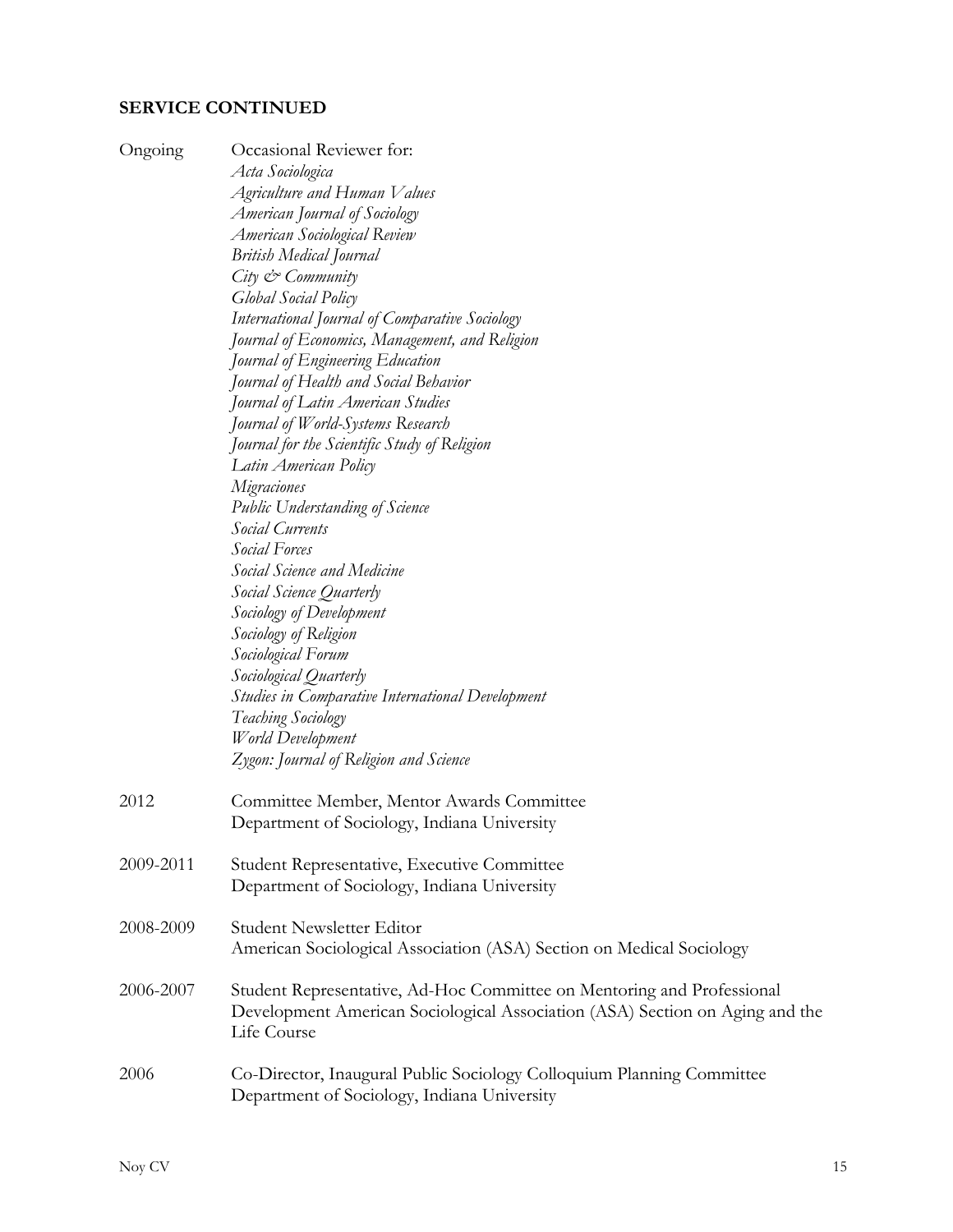### **STUDENT COMITTEES (Undergraduate research, MA, PhD)**

\*Indicates committee chair (graduate)/primary advisor (undergraduate)

| 2022      | *Caraballo-Collazo, Mia Camille, Anthropology and Sociology Summer Scholar,<br>"Kindness: How it seen in Black and Latinx Communities"<br>*Chen, Yanxi, Anthropology and Sociology Summer Scholar, Denison University, "<br>Average Confident Man: A Case Study of Online Gender Discourse in China."                                                                                                                                          |
|-----------|------------------------------------------------------------------------------------------------------------------------------------------------------------------------------------------------------------------------------------------------------------------------------------------------------------------------------------------------------------------------------------------------------------------------------------------------|
| 2021-2022 | *Siefke, Avantaea. Anthropology and Sociology Senior Research (year long),<br>"Healthy Spirit, Active Mind? A Comparative Analysis of American and College<br>Student Mental Health and Beliefs."<br>*Guerrero, Cynthia. Anthropology and Sociology Senior Research (year long), "The<br>Need to Succeed: Understanding Latine Students in Chicago Public School's (CPS)<br>College-Readiness Programs." (with distinction)                    |
| 2021      | *Kupka II, Roger Allan. Latin American and Caribbean Studies Senior Research<br>(Fall), "Continuity and Change: The Evolution of Colombia's Foreign Policy from<br>$2010 - 2021"$                                                                                                                                                                                                                                                              |
| 2020      | *Pitstick, Ellen, Anthropology and Sociology Senior Research (Fall), Denison<br>University, "Baking during COVID-19: Coping, Connection, Creation." (with<br>distinction)<br>*Edminster, Abigail, Latin American and Caribbean Studies Senior Research (Fall),<br>"Había una vez: un estudio de los cuentos indígenas de Pinchimuro y cómo<br>afectan la relación entre el hombre y el medioambiente"                                          |
| 2020      | *Siefke, Avantaea, Anthropology and Sociology Summer Scholar, Denison<br>University, "In the Stars? Astrology as Aspirational Meaning-Making."                                                                                                                                                                                                                                                                                                 |
| 2019      | *Pitstick, Ellen, Anthropology and Sociology Summer Scholar, Denison University,<br>"Girl, Interrupted: An Ethnographic Study of Gendered Interruptions in Public<br>Social Interactions."<br>*Tallant, Julia, Anthropology and Sociology International Summer Scholar, Denison<br>University, "Abortion Activism in Catholic Contexts: A Comparative Analysis of<br>Activist Perspectives, Strategies, and Successes in Argentina and Chile." |
| 2018      | *Weatherford, Laura, Sociology, MA, University of Wyoming. "Religion, Spirituality,<br>and Protest Participation in the United States."                                                                                                                                                                                                                                                                                                        |
| 2018      | *McWhinney, Joseph Andrew, Sociology, MA, University of Wyoming. "Rising to<br>the Challenge: A Sociological Case Study of Climate Change Adaptation Strategies<br>and Framing Techniques."                                                                                                                                                                                                                                                    |
| 2017      | *VanOrsdale, Josey. Sociology MA, University of Wyoming. "When Education<br>Doesn't Pay Off: Employment Factors and the Education-Health Gradient."<br>*Patterson, Heather. Sociology MA, University of Wyoming. "Consumer Choice and<br>the Alternative Banking Industry."                                                                                                                                                                    |